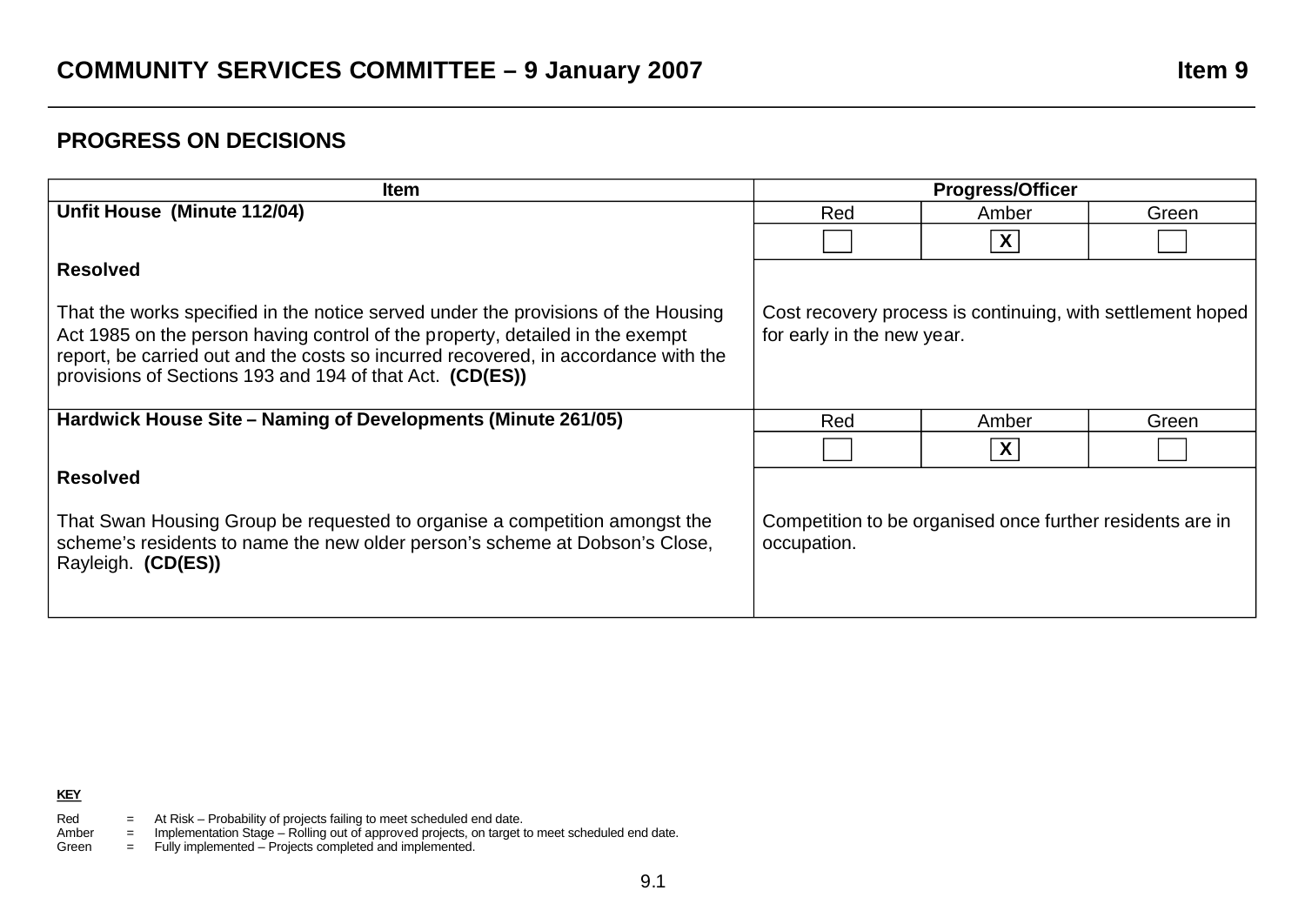| <b>Item</b>                                                                                                                                                                           | <b>Progress/Officer</b>                                                                                                      |       |       |
|---------------------------------------------------------------------------------------------------------------------------------------------------------------------------------------|------------------------------------------------------------------------------------------------------------------------------|-------|-------|
| Land at Hartford Close, Rayleigh (Minute 117/06)                                                                                                                                      | Red                                                                                                                          | Amber | Green |
|                                                                                                                                                                                       |                                                                                                                              | X     |       |
| <b>Resolved</b>                                                                                                                                                                       |                                                                                                                              |       |       |
| That the Council seeks valuation of the land and that the Head of Legal Services<br>arranges for the sale to the owner of 16 Hartford Close, Rayleigh on terms to be<br>agreed. (HLS) | Valuer's report received 13 <sup>th</sup> December 2006 and Owner'<br>acceptance of terms awaited to enable sale to proceed. |       |       |
| Housing Inspectorate – Report on General Fund Housing Services                                                                                                                        | Red                                                                                                                          | Amber | Green |
| (Minute 176/06)                                                                                                                                                                       |                                                                                                                              | X     |       |
| <b>Resolved</b>                                                                                                                                                                       |                                                                                                                              |       |       |
| That the recommendations from the Housing Inspectorate be adopted, as set out in<br>the appendix 2 to this report. $(CD(ES))$                                                         | Recommendations being implemented.                                                                                           |       |       |
| <b>Proposed Housing Stock Transfer - Contractors (Minute 179/06)</b>                                                                                                                  | Red                                                                                                                          | Amber | Green |
|                                                                                                                                                                                       |                                                                                                                              | X     |       |
| <b>Resolved</b>                                                                                                                                                                       |                                                                                                                              |       |       |
| That the contracts, as set out in the officer's report, be extended on existing terms<br>and conditions, with index linking, until 31 March 2008. (CD(ES))                            | Contracts will be extended as and when they reach their<br>expiry date. Contractors have been advised.                       |       |       |

**KEY** 

- Red  $=$  At Risk Probability of projects failing to meet scheduled end date.
- Amber = Implementation Stage Rolling out of approved projects, on target to meet scheduled end date.

Green = Fully implemented – Projects completed and implemented.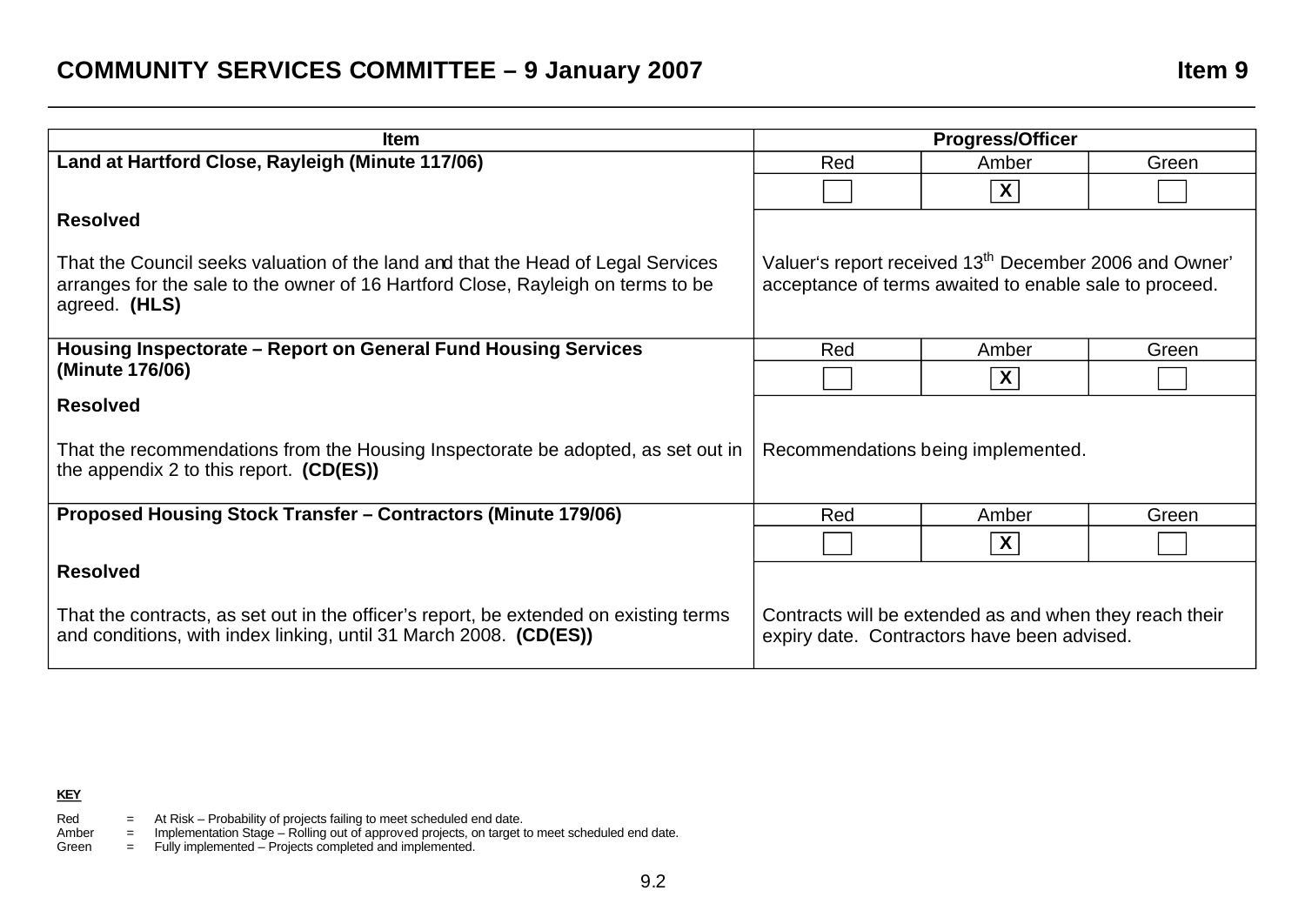## **COMMUNITY SERVICES COMMITTEE - 9 January 2007 Item 9**

| <b>Item</b>                                                       |                                                                                                                                                                       | <b>Progress/Officer</b>                                                                                                                                               |                         |       |
|-------------------------------------------------------------------|-----------------------------------------------------------------------------------------------------------------------------------------------------------------------|-----------------------------------------------------------------------------------------------------------------------------------------------------------------------|-------------------------|-------|
| Donation of Redundant Teen Shelter to Stambridge Community Centre |                                                                                                                                                                       | Red                                                                                                                                                                   | Amber                   | Green |
|                                                                   | (Minute 84/06)                                                                                                                                                        |                                                                                                                                                                       | $\overline{\mathbf{X}}$ |       |
| <b>Resolved</b>                                                   |                                                                                                                                                                       |                                                                                                                                                                       |                         |       |
|                                                                   | That the redundant teen shelter from Sutton Court Drive playspace be donated to<br>Stambridge Community Centre, provided they can fulfil the following requirements:- | The Stambridge Community Association have indicated<br>they no longer want to re-use the teen shelter.                                                                |                         |       |
| (1)                                                               | Take full responsibility for the equipment; its collection and any planning<br>requirement.                                                                           |                                                                                                                                                                       |                         |       |
| (2)                                                               | Demonstrate that they have consulted fully on the suitability of the shelter.                                                                                         |                                                                                                                                                                       |                         |       |
| (3)                                                               | Confirm that the location is suitable for such a shelter. (CD(ES))                                                                                                    |                                                                                                                                                                       |                         |       |
| <b>Private Sector House Condition Survey (Minute 86/06)</b>       |                                                                                                                                                                       | Red                                                                                                                                                                   | Amber                   | Green |
|                                                                   |                                                                                                                                                                       |                                                                                                                                                                       | $\mathsf{X}$            |       |
| <b>Resolved</b>                                                   |                                                                                                                                                                       |                                                                                                                                                                       |                         |       |
|                                                                   | That a private house condition survey be carried out; funding to be met from the<br>closure of accounts 2005/06. (CD(ES))                                             | The Rochford and Basildon elements have been<br>completed, with the Thurrock element due to be completed<br>early January 2007.<br>Report due by end of January 2007. |                         |       |
|                                                                   |                                                                                                                                                                       |                                                                                                                                                                       |                         |       |

## **KEY**

- Red  $=$  At Risk Probability of projects failing to meet scheduled end date.
- Amber = Implementation Stage Rolling out of approved projects, on target to meet scheduled end date.
- Green = Fully implemented Projects completed and implemented.